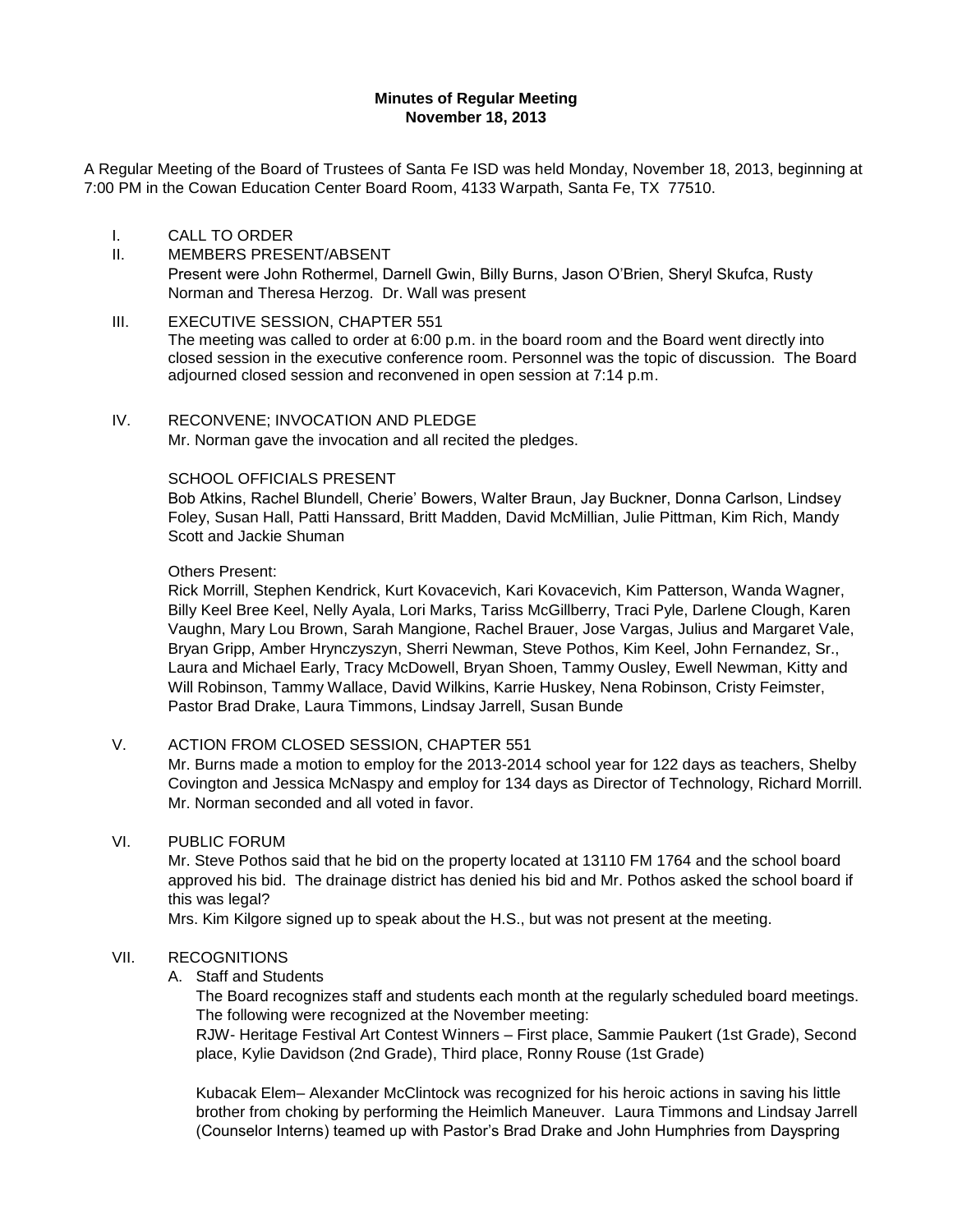Church to hand out approximately 150 pairs of shoes to our students. The students were also given free hair-cuts, popcorn, snow-cones and played games. Heritage Festival Art Contest Winner - Second Place, Hunter Wiltshire (5<sup>th</sup> Grade)

Junior High- On November 6<sup>th</sup>, the Theatre Arts students participated in the Texas Renaissance Festival for the first time. They won 3<sup>rd</sup> place overall. Performers were: Haley Pyle, Dilynn Mitchell, Bryce Pesak, Angel Martinez, Toby Odom, Jose Vargas, Daisy Sullivan, Valerie Robinson, Brooke Nelson, Damien Jackson, Hunter Bloomfield, Jacob Prater, Adrian Boehnke and Lee Bankhead, Sound Tech's- Caitlyn McGilberry, Kyleigh McGilberry, Audrey Auzston and Cameron Bloomfield.

Heritage Festival Art Contest Winners- First Place, Annabel O'Day (8th Grade), Third Place, Omar Juarez, (7<sup>th</sup> Grade)

High School- Theatre students placed third out of 23 schools at the Texas Renaissance Festival. Performers were: Madeline Ruivivar, Lewis Gilbert, Tabitha Wallace, Madi Grossman, Lynox Cloud, Megan Tracy, Chris Basser, Haley Rae Tucker. Also at the festival, our Art competition winners were: Katrina Holtz (1<sup>st</sup> Place) and Faith Early (Honorable Mention). Heritage Festival Art Contest Winners- First Place, Faith Early (10<sup>th</sup> Grade), Second Place, Madison Hermann (12<sup>th</sup> Grade), Third Place, Savanna Riehl (10<sup>th</sup> Grade)

B. Employees of the Month- Gail Ballinger (RJW), Cristy Feimster (Kub), Susan Bunde (Jr. High), Karen Vaughn (H.S.), Tracy Olds (Trans), Stephen Russell (Maint.), Mary Boquet (Custodial), Maria Trevino (Nutrition), Darlene Clough (Police), Kim Keel and Nena Robinson (Admin.)

# VIII. INFORMATION ITEMS

- A. Monthly Reports Personnel, Cafeteria, Tax Collection, Technology, Maintenance, Transportation, Principal, Police, Trip Requests and Financial including Grant Funds and Donations.
- B. Maintenance and Operations Update
- C. Staff Attendance 1st Nine Weeks
- D. Bilingual Exceptions

#### IX. CONSENT AGENDA

Mr. Norman made a motion to approve the Consent Agenda. Mr. Burns seconded and all voted in favor.

- A. Minutes November 18, 2013
- B. Accounts Payable \$1,018,829.22
- C. Budget Amendment #3
- D. Galveston County Fair and Rodeo Special Days Resolution

# X. REGULAR AGENDA

- A. Mr. Burns made a motion to approve District and Campus Improvement Plans. Mr. Norman seconded and all voted in favor.
- B. Mr. Burns made a motion to approve a donation from the band booster club in the amount of \$7,000.00. Mr. Norman seconded and all voted in favor.
- C. Mr. Norman made a motion to approve the donation from TDCJ for 50 Laptop computers to be used at R.J. Wollam Elementary, valued at approximately \$10,067.00. Mrs. Herzog seconded and all voted in favor.
- D. Mr. Norman made a motion to deny the Galveston County Drainage District No. 1 request that asks Santa Fe ISD to convey their interest in the property located on FM 1764 to the Drainage District as stipulated in the resale deed. Mr. Burns seconded and all voted in favor.
- E. Mr. Burns made a motion to approve the resolution for GCAD Board of Directors Election. Mr. Norman seconded and all voted in favor.
- F. Mr. Norman made a motion to approve the bid proposal from Strike Hold LLC. Mr. Burns seconded and all voted in favor.